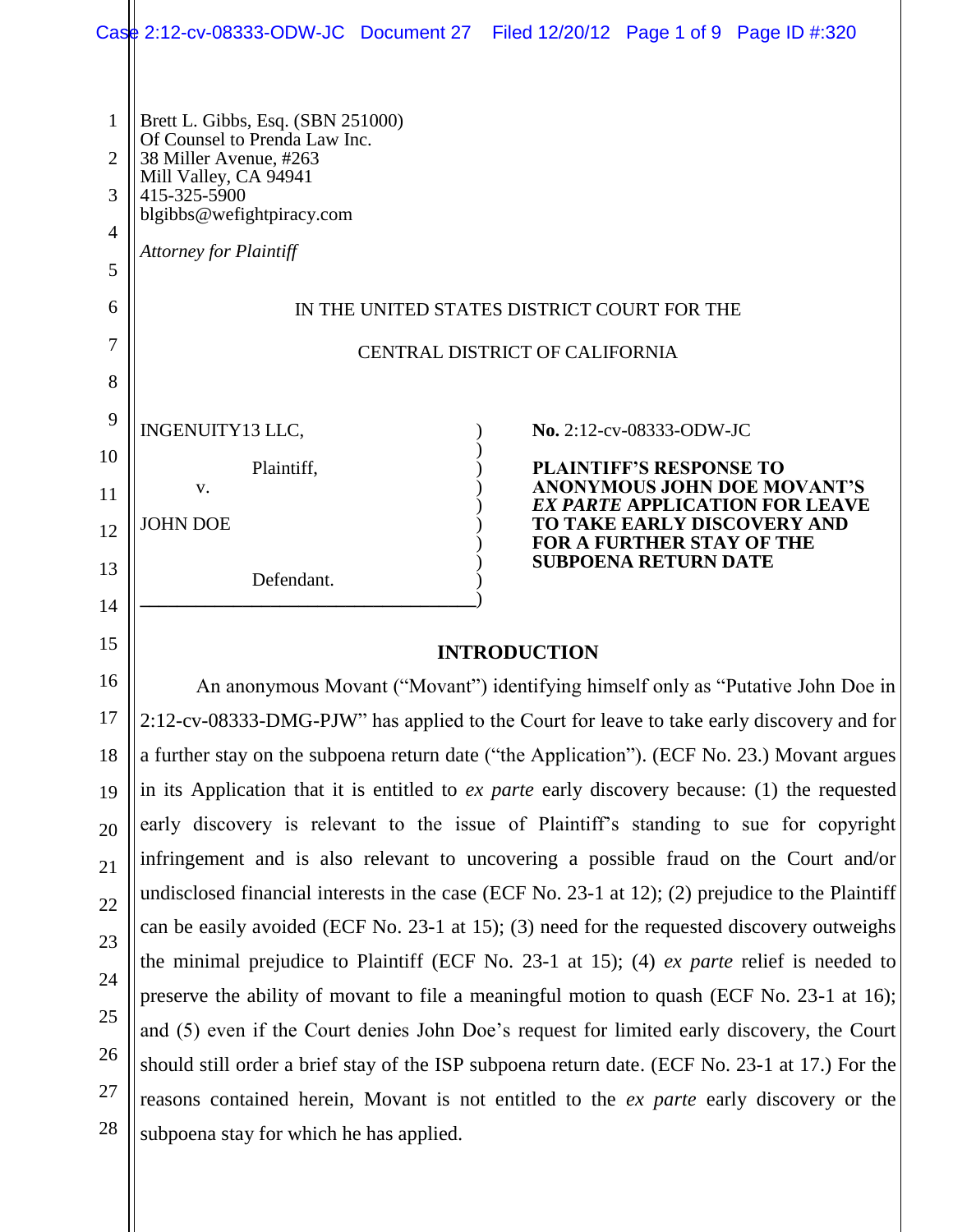#### **FACTUAL BACKGROUND**

Movant's attorney, Mr. Morgan Pietz, is levying the libelous, unsubstantiated accusations contained in his Application for the purpose of gaining publicity, as well as a prejudicial advantage in the litigation of this case. Such a motive is to be expected from Mr. Pietz, who has offered the *same exact accusations* contained in the instant Application in two previous filings in this case. (*See* ECF No. 15, Notice of Related Cases; ECF No. 16, Supplement to Notice of related cases.) He has offered the same exact accusations in another case, currently pending in the Northern District, *AF Holdings v. Doe*, No. 4:12-cv-02049- PJH (N.D. Cal 2012.) Indeed, in his haste to garner publicity for his failing law practice, Mr. Pietz filed a Motion to Exceed Five-Page limit for Administrative Motion to Relate Cases (*Id.* at ECF No. 38)–his vehicle for hurling his ridiculous accusations in that particular case—and then, less than an hour later, and without waiting for any response to his request from the Court, Mr. Pietz submitted a 108 page Administrative Motion to Relate Cases<sup>1</sup>. Mr. Pietz did not wait for the Court's approval, and did not even comply with his own requested limit of 10 pages.

Mr. Pietz's blindly flung accusations are likely familiar to the judges of this district by now, as he filed these same accusations in six other Central District cases. Once again, Mr. Pietz's haste to garner publicity for his failing law practice had blinded his judgment, as he used a Notice of Related Cases and subsequent Supplement to Notice of Related Cases (as he did in the instant case) to argue that seven different cases<sup>2</sup>, involving different Plaintiffs, different defendants, different copyrighted works, and different dates and times of infringement should all be related; given the laughable logic underlying his Notice and Supplement, it is clear that Mr. Pietz was using these filings as merely a vehicle to offer up his unsubstantiated allegations before the Court.

Mr. Pietz's publicity campaign, in which he vexatiously multiplies filings—all of which contain the same, baseless accusations—stretches even farther back, to a case in

ECF No. 15 (C.D. Cal 2012); Ingenuity13 LLC v. Doe, 2:12-cv-07386-DMG-JEM at ECF No. 9, ECF No. 11 (C.D. Cal 2012); Ingenuity13 LLC v. Doe, 2:12-cv-08322-DMG-PJW at ECF No. 13, ECF No. 15 (C.D. Cal. 2012); Ingenuity13 LLC v. Doe, 2:12-cv-08333-DMG-PJW at ECF No. 15, ECF No. 18) (C.D. Cal 2012).

2

1

2

3

4

5

6

7

8

9

10

11

12

13

14

15

16

17

18

 $\overline{a}$  $^{1}$  Of these 108 pages, 18 were devoted to argument

 $^2$  AF Holdings v. Doe, 2:12-cv-05709-ODW-JC at ECF No. 11, ECF No. 13 (C.D. Cal. 2012).; Ingenuity13 LLC v. Doe, 2:12-cv-06635-GHK-RZ at ECF No. 11, ECF No. 13 (C.D. Cal 2012); Ingenuity13 LLC v. Doe, 2:12-cv-06660-GAF-AGR at ECF No. 9, ECF No. 10 (C.D. Cal 2012); Ingenuity13 LLC v. Doe, 2:12-cv-07385-DSF-FFM at ECF No. 13,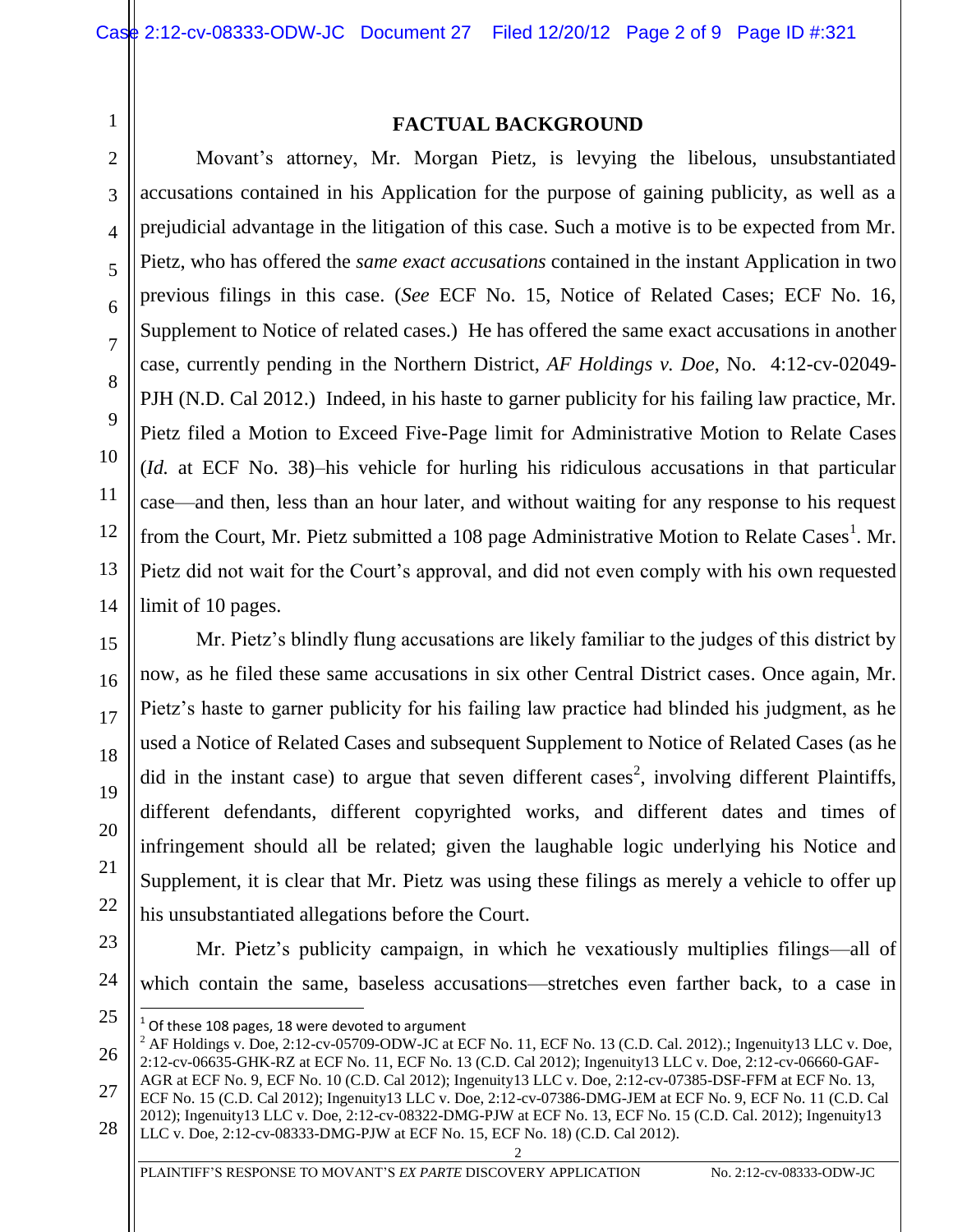1

2

3

4

5

6

7

8

11

15

17

21

27

which undersigned represents the Plaintiff and Mr. Pietz represents Defendant Jesse Nason (Lightspeed v. Nason (Super. Ct. Los Angeles County, 2012, No. NC057950)). In that case, Mr. Pietz filed three separate motions to be heard at one hearing: a motion for sanctions (based solely on the Complaint itself), a motion to furnish security, and a demurrer. Mr. Pietz chose to copy and paste the first six pages—containing the same sort of abusive, unsubstantiated allegations as he has presented in the instant Motion—across all three of his motions. The Court thoroughly admonished Mr. Pietz for his lack of judgment in filing the motion for sanctions and motion to furnish security, commenting on how he was wasting the resources of the Court. That case now carries on.

9 10 12 13 14 16 18 19 20 22 23 24 25 26 28 At this point, Mr. Pietz's actions have become nearly comical, but this is no laughing matter for the judicial system: his reckless behavior is an attempt to curry publicity and favor with two niche anti-copyright enforcement sites that are often turned to by defendants in Prenda Law cases, namely fightcopyrighttrolls.com and dietrolldie.com. A cursory glance at these websites, particularly the former one, would suggest that his publicity campaign has been effective. It should not, however, be rewarded by the judicial system. Indeed, Mr. Pietz went as far as to publish what the undersigned believed to be confidential communications between himself and Mr. Pietz in the aforementioned websites, in all of the aforementioned federal filings, as well as in the current filing, attached to Movant's Application as ECF No. 23-6. (See ECF No. 23-6.) Mr. Pietz should not have published these confidential communications in Court, and he most certainly should not have published these confidential communications online. Mr. Pietz's overburdening of the federal judiciary, and disregard for his obligations as an attorney, with the end aim of drumming up business for his apparently struggling law practice, and the titular aims of "relating cases" and "obtaining discovery," is simply unacceptable. Indeed, Plaintiff has filed a Motion for Sanctions in the instant action (*See* ECF No. 22) with the hope of bringing to Mr. Pietz's attention the reality that his conduct is unacceptable and unjustifiable. The most unfortunate aspect of Mr. Pietz's conduct is that his publicity campaign appears to be paying off: judging by his intervention in more and more cases as of late, it appears that he has gotten more clients. As Mr. Pietz succeeds in attracting more clients in his manner, and his unacceptable conduct continues to go unchecked, he will undoubtedly become progressively more emboldened to waste even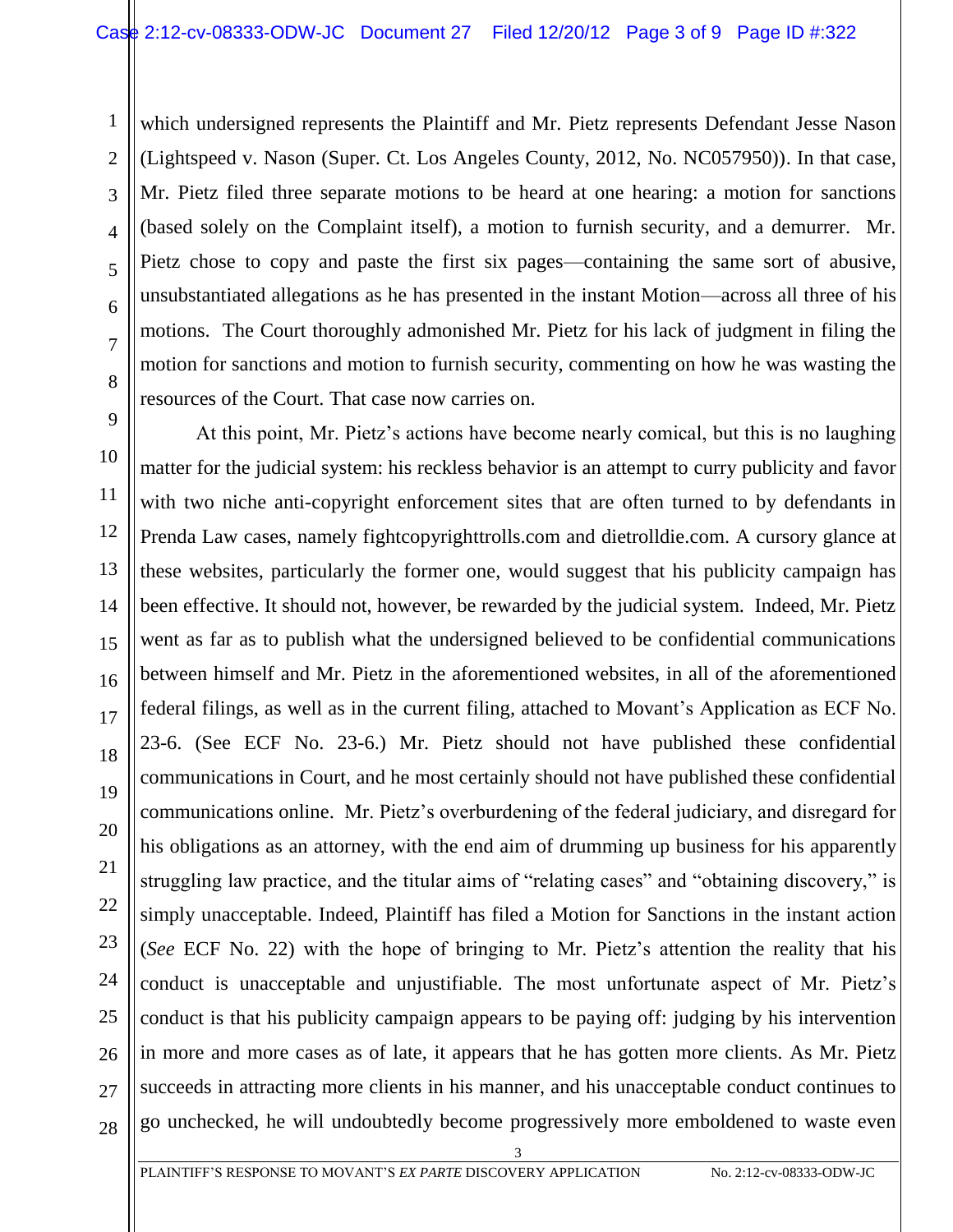1 2 3 4 5 6 more of the federal judiciary's time and resources. This is an unfortunate state of affairs, and Plaintiff does sympathize with defendants who are being represented by an attorney more interested in his own financial gain than the defense of his clients. It is indisputable that, by using these tactics, Mr. Pietz has misused the public function of the courts to promote his business. Having described the context within which Mr. Pietz has filed the instant Application, Plaintiff now turns to the untenable arguments contained therein.

#### **LEGAL STANDARD**

With regard to *ex parte* discovery, "unless the Court in its discretion otherwise allows, no discovery motions shall be filed or heard on an ex parte basis, absent a showing of irreparable injury or prejudice not attributable to the lack of diligence of the moving party." L.R. 37-3.

With regard to expedited discovery, "good cause may be found where the need for expedited discovery, in consideration of the administration of justice, outweighs the prejudice to the responding party." *Semitool, Inc. v. Tokyo Electron Am., Inc*., 208 F.R.D. 273 (N.D. Cal. 2002). To establish whether good cause exists, "the Court weighs [the] benefit to the administration of justice against the possible prejudice or hardship placed on [non-movant]." *Id*.

#### **ARGUMENT**

# 18

7

8

9

10

11

12

13

14

15

16

17

19

20

21

#### **I. MOVANT IS NOT ENTITLED TO** *EX PARTE* **DISCOVERY**

Movant has filed the instant Application for Expedited Discovery *ex parte*. Movant has not satisfied the requirements set forth by Local Rule 37-3 in filing its *ex parte* Application. Per Local Rule 37-3, "unless the Court in its discretion otherwise allows, no discovery motions shall be filed or heard on an ex parte basis, absent a showing of irreparable injury or prejudice not attributable to the lack of diligence of the moving party." L.R. 37-3. There has been no indication on the docket that the Court, in its discretion, has allowed the instant Application to be filed *ex parte*. In addition, Movant has not successfully argued irreparable injury or prejudice. In fact, he never uttered those words in his brief. Movant argues that his baseless conspiracy theories are "threshold issues" that should be resolved before this case is allowed to proceed any further. As described more fully below, the issues raised by Movant are simply invalid.

4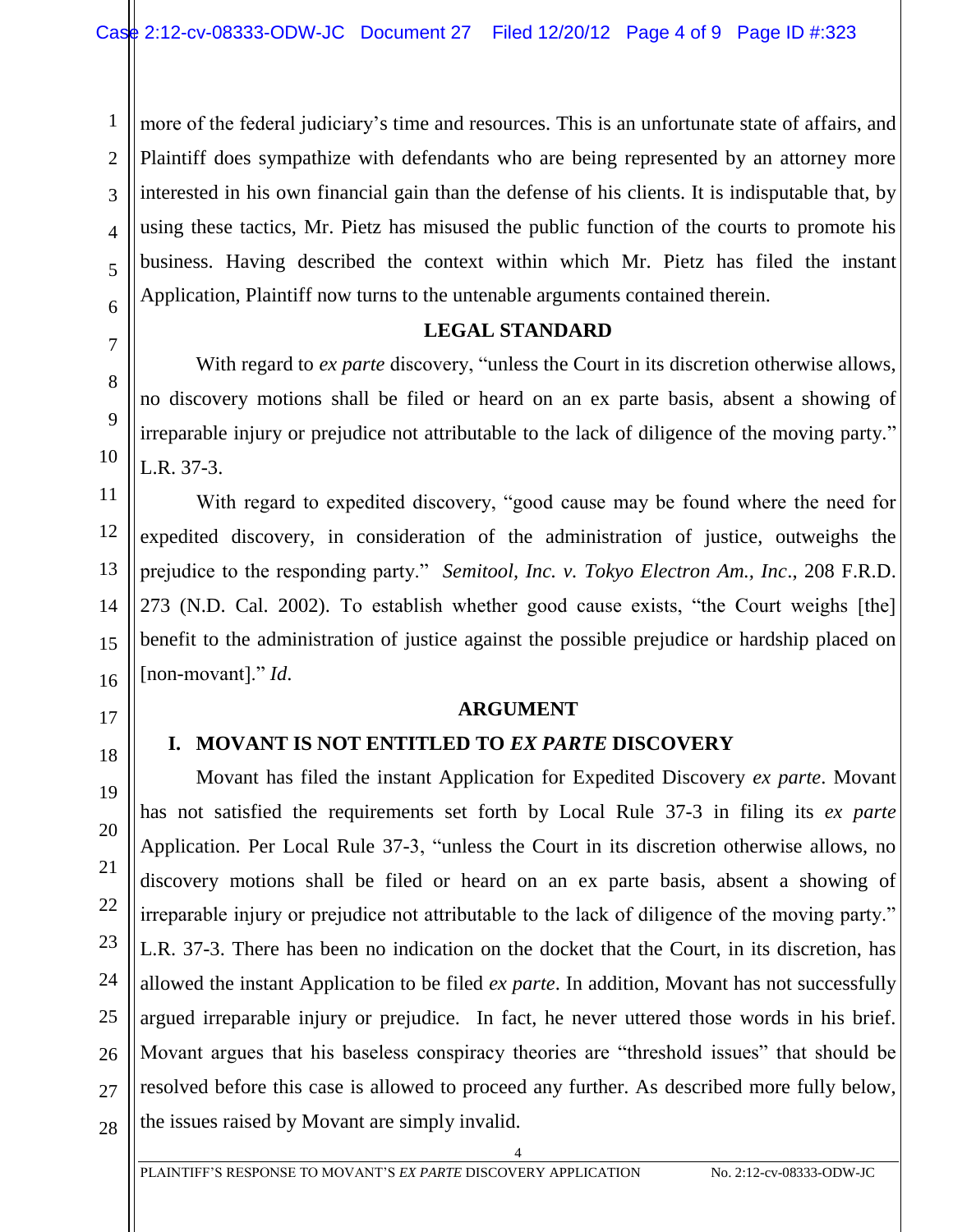# 1

2

### **II. MOVANT IS NOT ENTITLED TO EXPEDITED DISCOVERY**

Movant's Application does not satisfy the good cause standard set forth by this District for evaluation of expedited discovery in *Semitool, Inc. v. Tokyo Electron Am., Inc., 208 F.R.D. 273 (N.D. Cal. 2002).* Under *Semitool*, "good cause may be found where the need for expedited discovery, in consideration of the administration of justice, outweighs the prejudice to the responding party." *Id.* To establish whether good cause exists, "the Court weighs this benefit to the administration of justice against the possible prejudice or hardship placed on [non-movants]." *Id.*

# **A. THERE IS NO BENEFIT TO THE ADMINISTRATION OF JUSTICE**

The discovery sought by Defendant does not benefit the administration of justice. The instant action centers upon alleged copyright infringement. Movant asserts the following three bases as to why the requested early discovery is needed: (1) the requested early discovery is relevant to the issue of Plaintiff's standing to sue for copyright infringement; (2) the requested early discovery is relevant to uncovering a possible fraud on the court; (3) the requested early discovery is relevant to the issue of undisclosed financial interests in the case. (*See* ECF No. 23-1 at 12.) Movant has not, however, established that any of these bases is present in the instant action, and, furthermore, they are not, in fact, present in the instant action. As such, Movant would receive no legally cognizable benefit from being granted license to interrogate Plaintiff's attorney—though, as Movant's attorney is aware, Movant would incidentally benefit from the harassment, burden, delay, and expense that permitting the proposed discovery would cause Plaintiff's attorney.

# **1. THE COPYRIGHT ASSIGNMENT AGREEMENT IS VALID**

 Plaintiff in this case presented a copyright assignment agreement, attached to Plaintiff's Complaint as Exhibit B, by which it obtained ownership of the copyright that has been infringed. (*See* ECF No. 1, Exh. B.) Movant asserts that "the requested early discovery is relevant to the issue of Plaintiff's standing to sue for copyright infringement." Movant is incorrect. The law of copyright requires only that the assignment be signed by the assignor and not the assignee; as such, any supposed inconsistency (or, more appropriately, any conspiracy theory) is wholly irrelevant to a *prima facie* showing of copyright ownership. *See* 17 U.S.C. 204; *Effects Associates, Inc. v. Cohen*, 908 F.2d 555, 557 (9th Cir. 1990). As the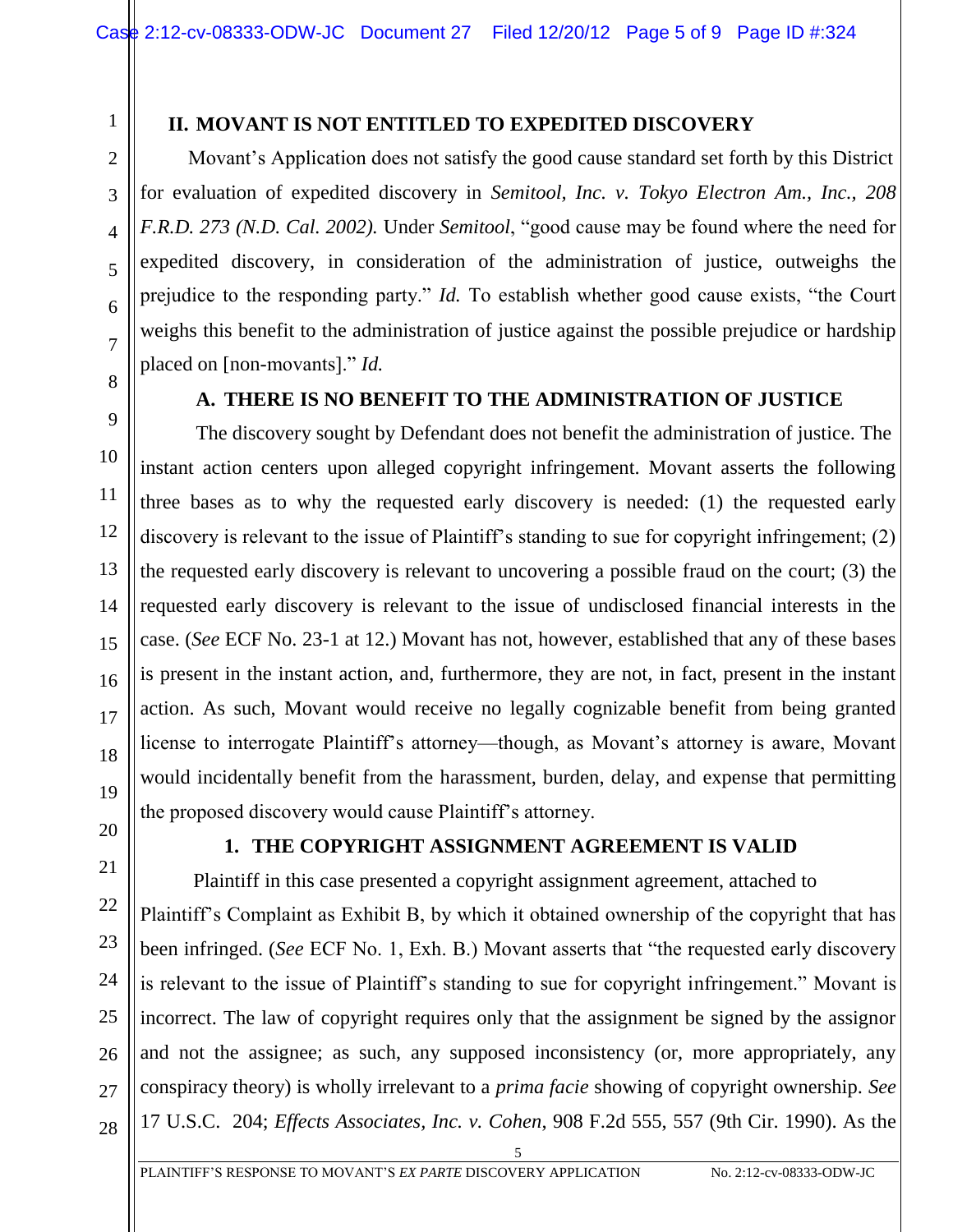Ninth Circuit asserted in *Effects Associates, Inc. v. Cohen*, "The rule is really quite simple: If the copyright holder agrees to transfer ownership to another party, that party must get the copyright holder to sign a piece of paper saying so. It doesn't have to be the Magna Charta; a one-line pro forma statement will do." *Id.* Exhibit B to Plaintiff's Complaint demonstrates that the assignor signed the assignment agreement (*See* ECF No. 1 at Exhibit B.) Movant's contentions based on conspiracy theories of Alan Cooper's involvement are thus meritless, and should be dismissed as such.

1

2

3

4

5

6

7

8

9

10

11

12

13

14

15

16

17

18

19

20

21

22

23

24

26

27

#### **2. NO FRAUD HAS OCCURRED**

 Movant bases his wild accusations of "possible fraud upon the Court" (ECF No. 23-1 at 15)—namely, the authenticity of the aforementioned assignment agreement—upon the Godfread Letter (ECF No. 23-3) and the Affidavit of Alan Cooper (ECF No. 23-4.) These documents are are not evidence of fraud upon the Court. Indeed, these documents are not evidence of anything at all. The District of Minnesota recognized as much: the Godfread Letter (attached to Movant's Application as ECF No. 12-2) was originally submitted in an AF Holdings case currently pending in the District of Minnesota, AF Holdings v. Doe (No. 0:12-cv-01449-JNE-FLN at ECF No. 18 (D. Minn. 2012)). The Court was not impressed, issuing a notice stating simply that "Attorney Paul Godfread's letter request seeking 'leave to file a motion to intervene and to seek discovery' has been reviewed by the court. The court will take no action on the request." Id at ECF No. 19. Movant's Application provides that very letter—which was dismissed for the ruse that it is by the District of Minnesota—as part of his evidence that fraud has occurred, and though he did have the courtesy to dress up these outlandish accusations, nearly verbatim, as a declaration, the fact that these wild accusations are now contained in a declaration does not make them any less wild, or any more relevant. Plaintiff has perpetrated no fraud upon the Court, and Movant has provided no justification for asserting that Plaintiff has perpetrated fraud upon the Court. Lacking any factual proof, Defendant should not be able to go on a witch hunt to interrogate Plaintiff's attorney.

25

# **3. THERE ARE NO UNDISCLOSED FINANCIAL INTERESTS**

Movant asserts that the requested early discovery is relevant to uncovering undisclosed financial interests in the case. (ECF No. 23-1 at 12.) As Plaintiff asserted in its Corporate Disclosure Statement, "Plaintiff AF Holdings LLC does not have a parent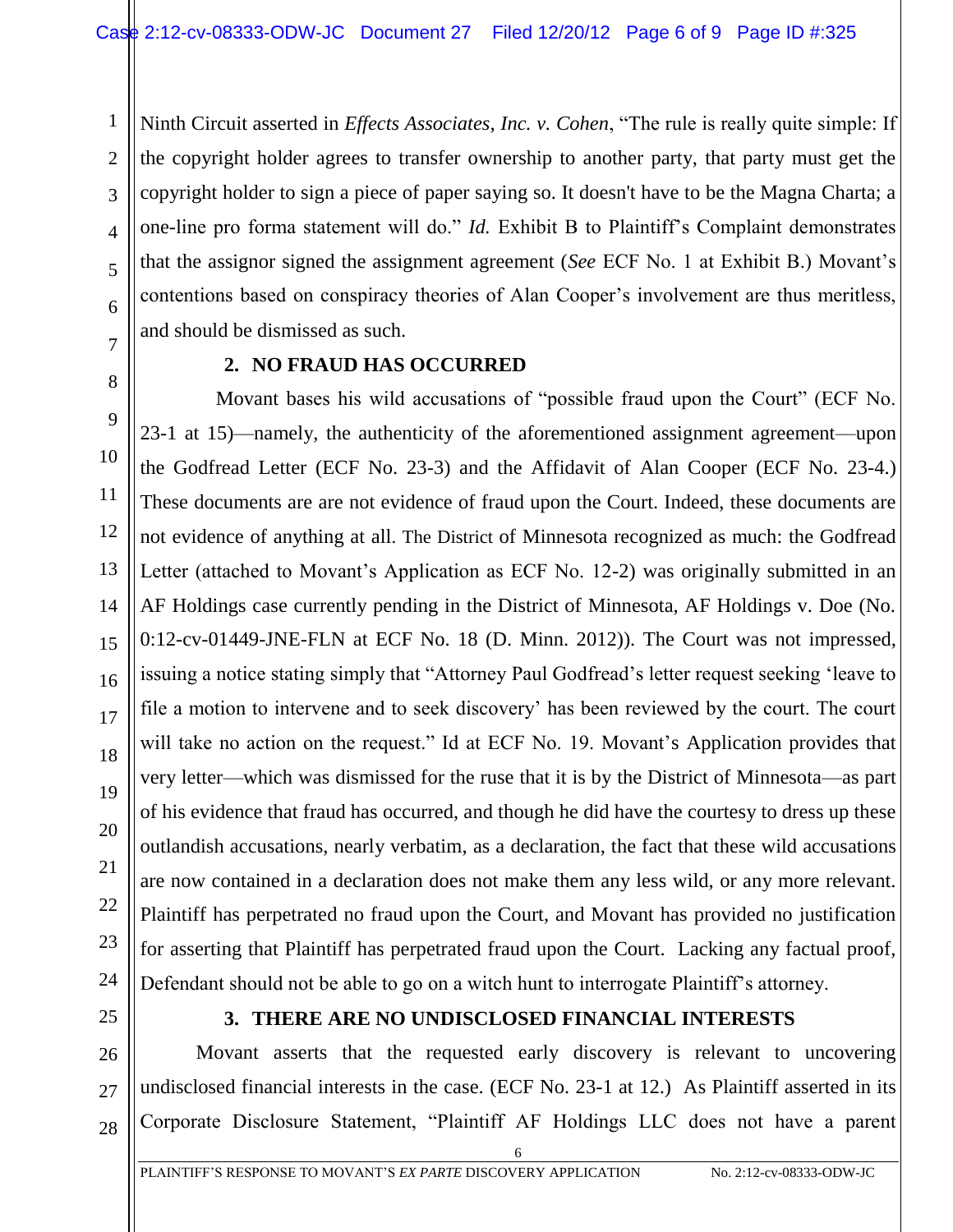corporation. No publicly held company owns 10% or more of Plaintiff's stock." (*See* ECF No. 2.) None of the mudslinging in which Movant engages throughout his Application provides any credible evidence contradicting Plaintiff's Corporate Disclosure Statement. As confirmed by the District of Minnesota, the statements of Alan Cooper—whether made in a letter from his attorney or dressed up in the clothing of a declaration—do not constitute credible evidence. There are no undisclosed financial interests in this case—at least on the part of Plaintiff; it would not be surprising in the least to discover that Movant or his attorney are bankrolled by the aforementioned niche anti-copyright enforcement blogs.

# **B. PLAINTIFF WOULD SUFFER TREMENDOUS HARDSHIP**

Plaintiff would suffer tremendous hardship and prejudice if the Court were to grant Movant's application, especially considering that, as described above, this hardship is not outweighed in any way by benefit to the administration of justice. Movant's Application amounts to the request of a license to interrogate Plaintiff's attorney, a course of action which Plaintiff contends is nearly unprecedented in the law. The first hardship Plaintiff will face is that Plaintiff's attorney is bound by attorney-client privilege to not answer most, if not all, of the questions proposed by Movant, raising complex ethical issues regarding whether attorneyclient privilege can be waived for impromptu witch hunts, ethical questions which Plaintiff's attorney will have to expend time and money resolving. The second hardship Plaintiff will face is that Plaintiff will be forced to expend time and money to answer questions that are, as described above, irrelevant to the instant action. The third hardship Plaintiff will face is that of subjecting its attorney to this interrogation without any justification whatsoever; as described above, Movant's supposedly best-articulated case for being granted early discovery does not even articulate facially valid reasons for such entitlement.

22 23 24 25 26 The prejudice Plaintiff would suffer is that which any entity would suffer where unsubstantiated allegations are taken seriously and acted upon by the Court: Plaintiff is entitled to due process, and though there are limited, legally established situations in which one may request discovery *ex parte,* without providing notice to the other side, Movant has not appealed to any such authority in his Application, and would likely not find any authority in support of his conducting discovery in pursuit of his ridiculous allegations. In the context of the legal system as a whole, granting Movant's Application would allow any party to

7

1

2

3

4

5

6

7

8

9

10

11

12

13

14

15

16

17

18

19

20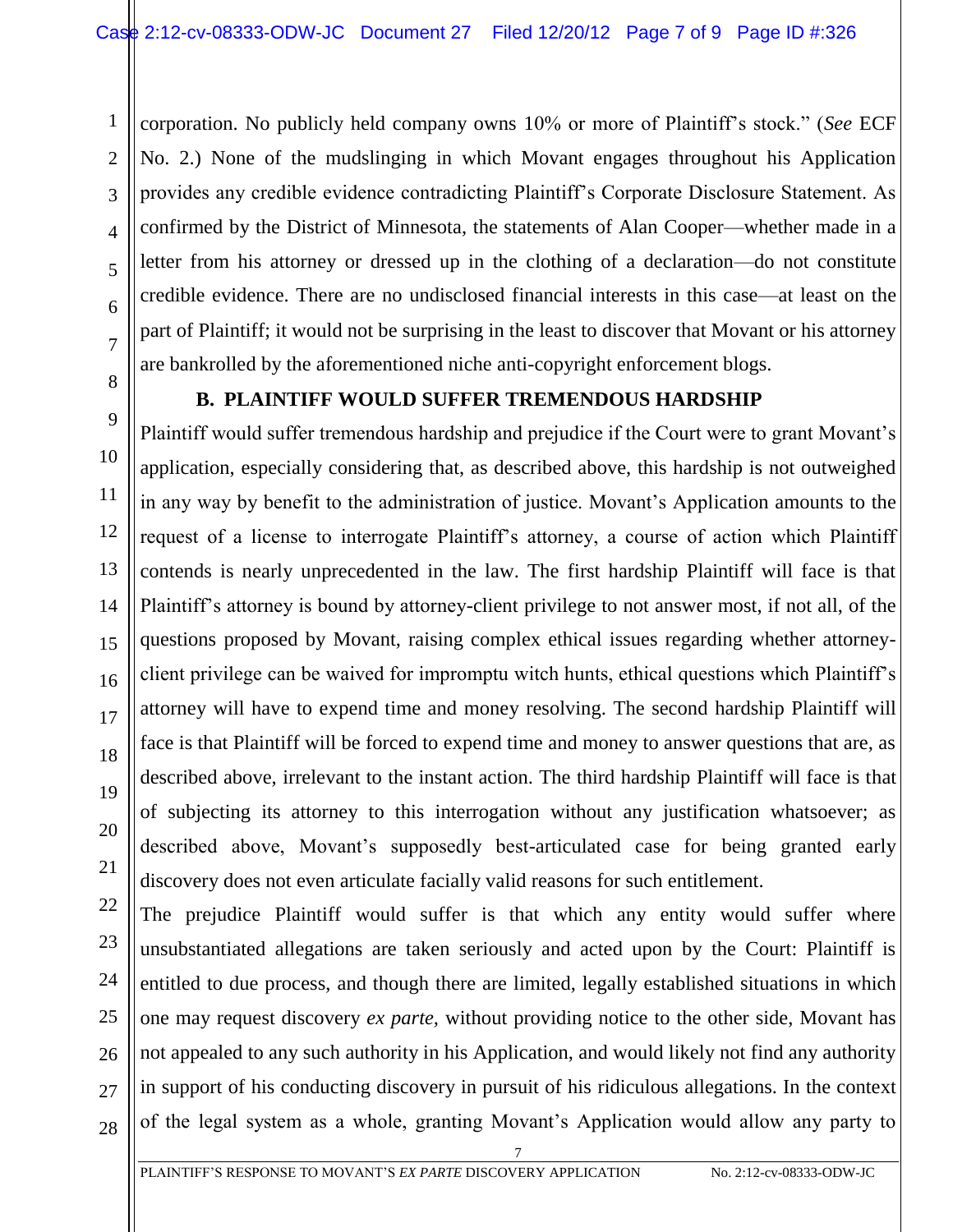fabricate unsubstantiated allegations and circumvent the established process for pursuing those allegations.

# **III. THE COURT SHOULD NOT ORDER STAY OF THE SUBPOENA RETURN**

Movant separately moves for a stay of the subpoena return date. In support of this request, Movant once again restates his tired assertions of misconduct on the part of Plaintiff. "The information sought by early discovery" is *not* relevant at all, much less, as defendant asserts "highly relevant." There is simply nothing to see here; Mr. Pietz has taken baseless accusations that were rightfully disregarded and attempted to use those accusations to justify not only interrogating Plaintiff's attorney, but also to further delay the receipt of information whose receipt has already been delayed. Most importantly, Movant was already granted a stay of the subpoena return to allow him adequate time to file a Motion to Quash; as the record indicates, Movant has misused this allotted time, choosing to file the instant, unsubstantiated request for discovery, as well as the Notice and Supplement of Related Cases (ECF No. 15, 19)—more precisely, perhaps, Movant's attorney has wasted his client's time and money, misusing this allotted time to file these useless documents. Nevertheless, Movant has been given a month to file a Motion to Quash, and giving Movant any more time to do so is simply unwarranted. Movant should thus be denied his request for further stay of the subpoena.

#### **CONCLUSION**

Mr. Pietz's conduct grows increasingly wearisome. His accusations are as false in this document as they were when included in the previous documents filed in this action, in documents filed in other cases in this District, in documents filed in cases in the Northern District, and in documents filed in state court. Mr. Pietz must be stopped. This Court should deny Movant's Application in its entirety.

8

///

///

///

///